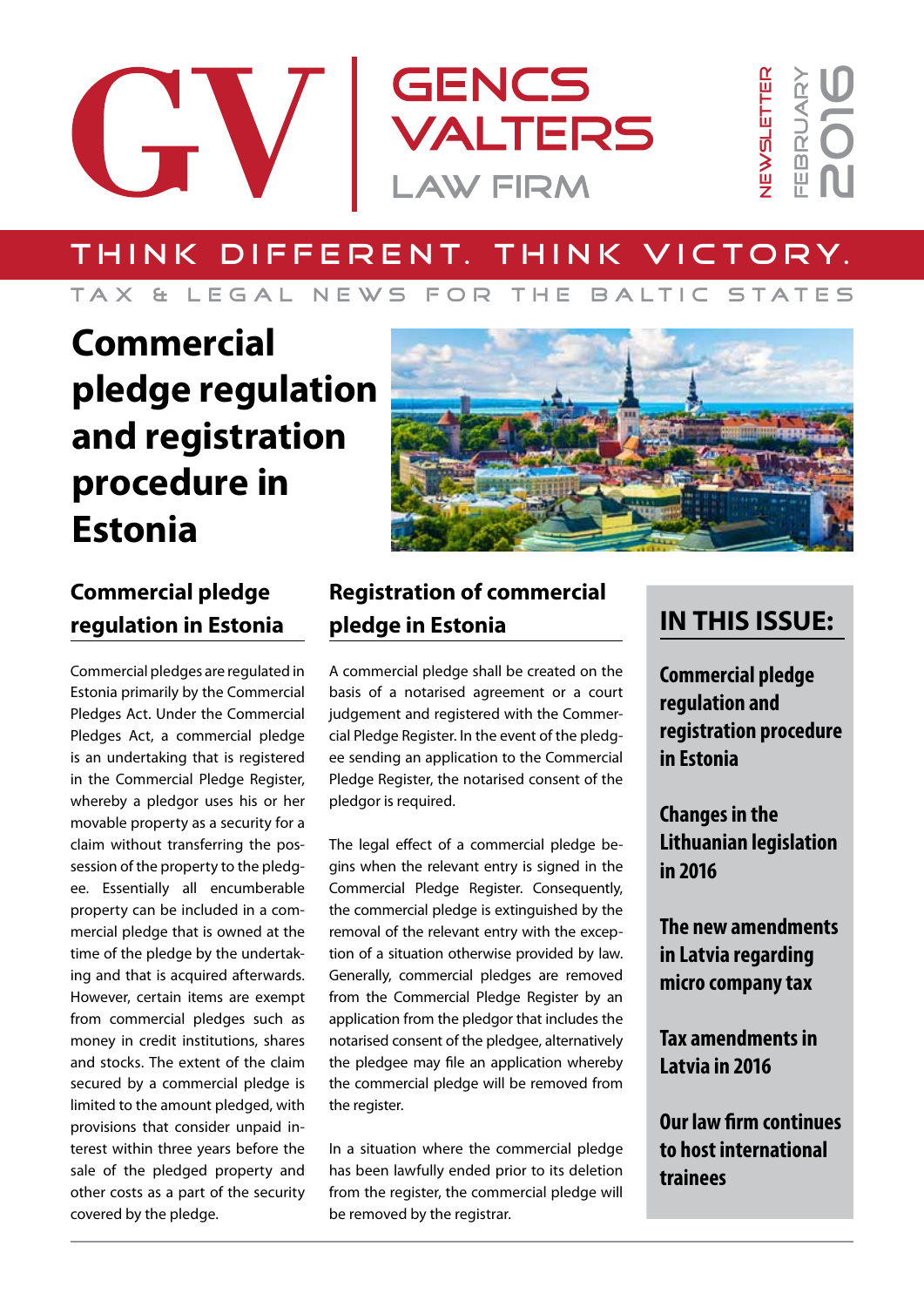# **Changes in the Lithuanian legislation in 2016**

Regarding language requirements. Please note that all advertisement in the Republic of Lithuania, including advertisement in radio or television, shall be prepared in Lithuanian language. Description of goods or services shall also be provided in Lithuanian language. If a name or brand name is mentioned in foreign language, translation or explanation in Lithuanian language shall be provided. In case these regulations are not followed, the company shall receive an administrative fine of 86-145 EUR.

egarding changes in labour<br>
and employment law. Please<br>
note that new version of Labour Code is planned to be<br>
adopted in 2016. The new labour code egarding changes in labour and employment law. Please note that new version of Labour Code is planned to be will introduce more flexible employment forms such as temporary employment agreement, labour agreement for project implementation, employment agreement with several employers, and etc. Employment agreements with fixed terms will be easier to conclude.

There will be more possibilities to fire employees much easier, without giving extensive reasoning as it is currently required. It shall be noted that maximum period of notice will be reduced until 1 month (2 months for parents with small children). All the severance payments will be also reduced, and maximum amount of such payment will be 2 months for the employees which have worked more than 12 months in the company.

Said amendments shall liberalise employment relations in Lithuania and stimulate the employers to hire more employees. The new Labour Code is currently being discussed in the Parliament of the Republic of Lithuania.

## **Increase of minimum salary**

Starting from 1st of January, 2016 the minimum hourly rate for full time workers is 2,13 EUR. Minimum monthly salary will be 350 EUR (gross) per month.

## **Increase of tax-free minimum**

Starting from 1<sup>st</sup> of January, 2016 taxfree minimum will be equal to 200 EUR (prior to the amendments it was 166 EUR). Tax-free minimum will be

applied if a person receives minimum salary. If a person has children (up to 18 years old), additional sum of 120 EUR for each child will be applied to the tax free minimum.

As the salary of an employee increases, tax-free minimum decreases as it is calculated following the formula: 200  $-$  0.34 x (monthly salary  $-$  350 EUR). Once monthly salary of 938.24 EUR is reached, tax free minimum is no longer applicable.

Regarding share capital of companies. Please be informed that following January 1, 2015 all the companies registered in Lithuania are imposed with obligation to change their share capital as the country has joined the Euro zone. Several amendments have been implemented in Lithuanian legislation and it was established that the share capital as well as nominal value of the shares shall be indicated in Euros and Euro cents (if any). For this reason, the Articles of Association of each company registered in Lithuania shall be amended and submitted to the Commercial Register until December 31, 2016.

The official exchange rate EUR  $1 =$  LTL 3.4528.

The decision to change the Articles of Association of a company shall be taken by the General meeting of the shareholders following the provisions of the Law on Companies of the Republic of Lithuania. The decision shall be approved by the majority of the shareholders. A difference in the value of shares or share capital which has been caused by rounding of numbers shall not be regarded as the change of share value or share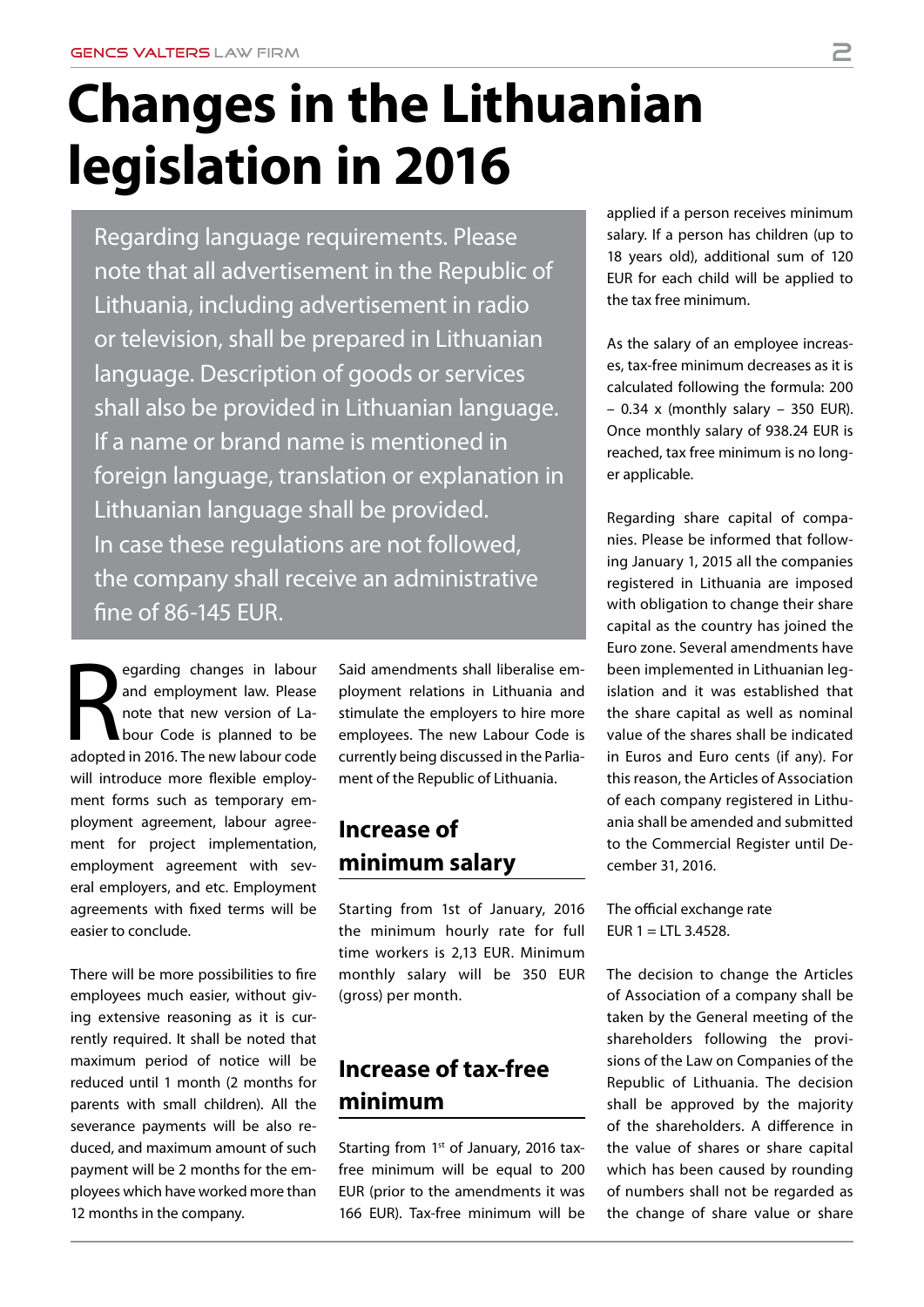capital. Any differences of the value of share capital shall be included in the accounting as profits (losses) of the company.

Amendments of the share capital shall be registered in the Commercial Register within period January 1, 2015 – December 31, 2016.

Please do not hesitate to keep in touch, if you have any additional questions regarding the share capital conversion procedure.

## **Information about invoices shall be submitted to Tax Inspection**

As of 1st of October, 2016 all information about incoming and outgoing VAT invoices as well as bills of lading shall be submitted to Tax Inspection using SAF-T classifier. Registries of VAT invoices shall be prepared by the companies, and all incoming and outgoing VAT invoices, including simplified VAT invoices shall be included in the registries.

## **No advance VAT**

Starting from the  $1<sup>st</sup>$  of January, 2016 there is no obligation to pay advance VAT. When declaring VAT for the month of January and all succeeding months, there is no obligation to pay advance VAT.

## **Advance payments**

Generally any advance invoices which require to calculate VAT, shall

# More information about Finance & Banking in our NEW web page – **www.Baltic-LawFirm.eu**



have the sum of VAT indicated in the invoice. When the invoice for supply of goods or services is issued, the remainder balance shall be indicated as well as the whole sum of the transaction. As of 1<sup>st</sup> of October, 2016 there will be no obligation to indicated the sum of the whole transaction and only the remainder sum shall be indicated in the subsequent invoice.

## **PIT and Social security taxes**

As of 1st of December, 2015 the companies can provide revised data about PIT and Social security taxes for the whole financial year. Prior to

the amendments, only data regarding the aforementioned taxes of one month or one calendar quarter could have been submitted.

## **Payment of taxes**

Starting from the 1<sup>st</sup> of January, 2016, most of the taxes shall be paid until the 15th of each month. The amendment shall simplify the payment of taxes as the majority of payments will be due on one date. VAT declaration and payment date remains unchanged, as previously it will be 25<sup>th</sup> of each month. Any advance payments or tax payments where the dates are indicated in the EU legislation, shall be paid on their respective dates.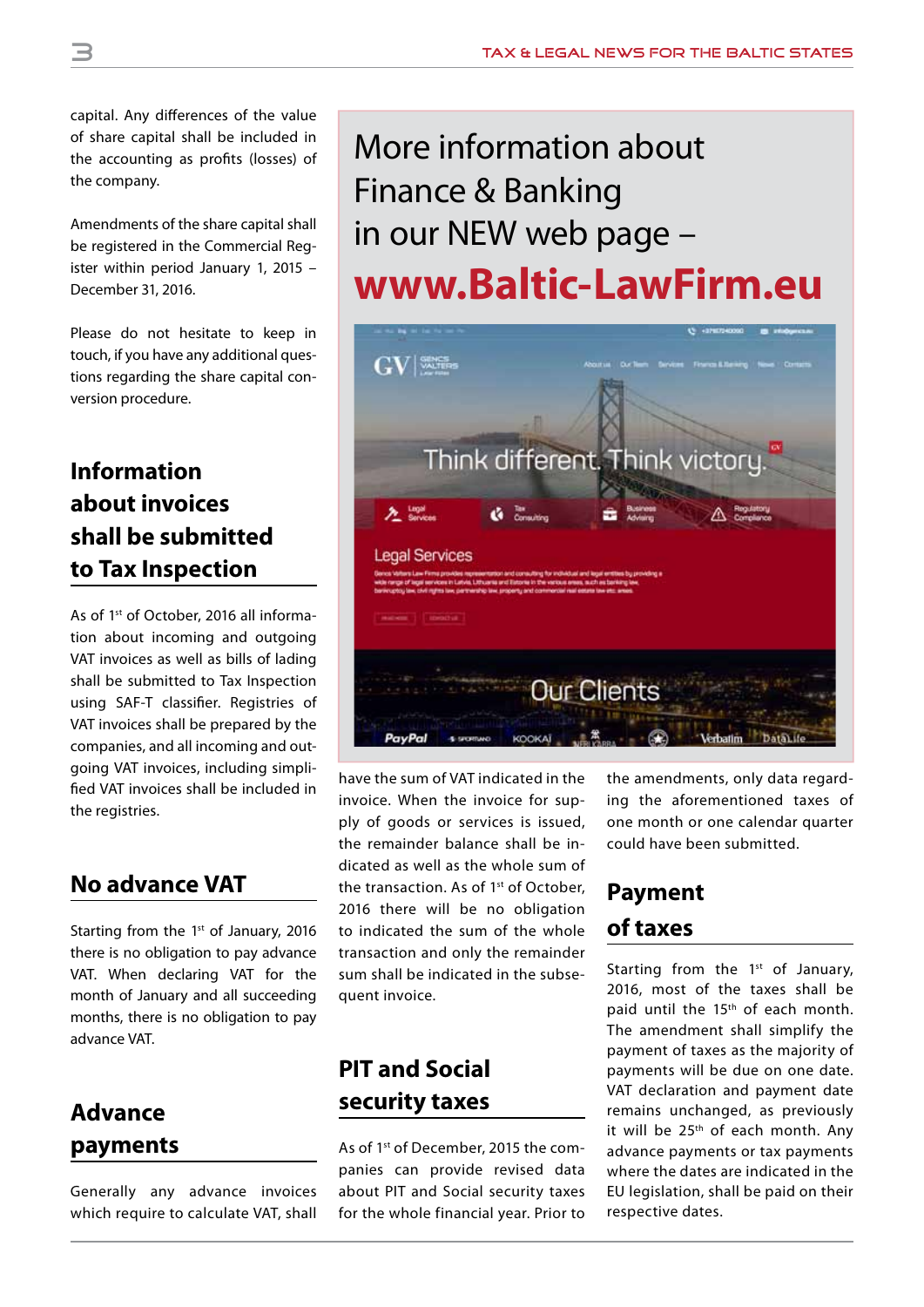# **The new amendments in Latvia regarding micro company tax**

Starting from 13th May 2015 new amendments in micro company tax are in force.

## **The previous regulation of micro company tax**

Till the amendments the following rates of micro company tax was applicable

- If turnover is not exceeding 7000 EUR – 9%
- If turnover was between 7001 EUR – 100 000EUR – 11%

## **The new amendments of micro company tax**

New micro company tax rate is more favorable and have better treatment for micro companies.

In line with the new amendments:

- If turnover of the company is not exceeding 7000 EUR, then applicable rate is 9%.
- • For companies with turnover between 7000.01 EUR and 100 000 EUR, applicable micro tax rate for first, second and third year is 9%,

Further on in fourth year of micro company's existence the applicable rate would be 12%.

Moreover we would like to inform you that starting from 1st January of 2016 it is proposed to increase the micro company tax rate

up to 13%. Nevertheless, we rise your attention that there still might be changes of micro company tax rate for the next years.

## **The requirements of micro company in Latvia**

In addition we would like to remind of the requirements which should be met in order to register micro company in Latvia

- • Establisher/shareholder is a natural person (max 5)
- The same person (s) in board
- The person can own only one such micro company

• Share capital of the company shall be less than 2800 EUR, namely, from 1-2800 EUR.

In order to become a microenterprise tax payer the following main conditions must be fulfilled:

- a turnover not exceeding 100 000 euro in calendar year;
- number of employees up to 5;
- a salary per employee not exceeding 720 euro a month.

Should you wish our assistance in establish the micro business company in Latvia please contact our English speaking lawyers at **info@ gencs.eu** and we would be happy to be at your disposal.

# **Tax amendments in Latvia in 2016**

## **VAT**

From January 1<sup>st</sup>, 2016 reversed VAT has been implemented. It adjusts for the delivery of firewood timber, for example, briquettes, wood shavings, wood scobs, granules etc. For delivery of mobile devices, laptops, tablet PC and integrated circuit devices reversed VAT will be implemented starting from April 1<sup>st</sup>, 2016.

Starting from July 1<sup>st</sup>, 2016 costs about administrating residential buildings will also be VAT applicable.

## **The authority of State Revenue service (SRS) is increased**

The SRS has the power to determine taxable object that is decreased with taxes and fees on the basis of statement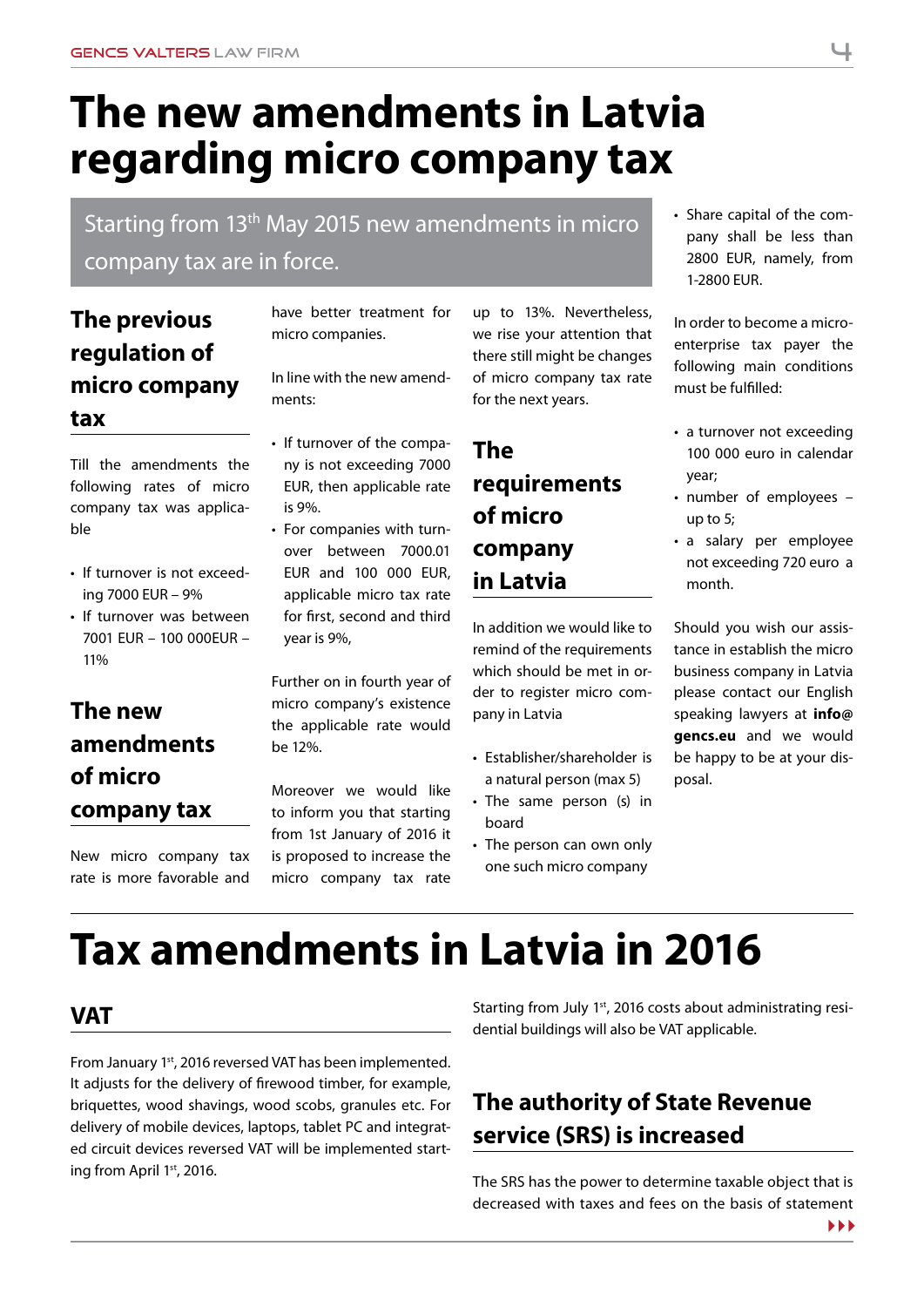# **Comparison between Latvia and Lithuania**

| <b>LATVIA</b>                                                                                                                                                                                                 |                 | LITHUANIA*                                          |                 |  |
|---------------------------------------------------------------------------------------------------------------------------------------------------------------------------------------------------------------|-----------------|-----------------------------------------------------|-----------------|--|
| <b>TURNOVER</b>                                                                                                                                                                                               |                 |                                                     |                 |  |
| <b>Estimated turnover</b>                                                                                                                                                                                     | 100,000         | <b>Estimated turnover</b>                           | 100,000         |  |
| Tax rate for micro company tax payer                                                                                                                                                                          | 9%              | Tax rate for micro company tax payer                | 5%              |  |
| <b>Tax calculation</b>                                                                                                                                                                                        | 9% from 100,000 | <b>Tax calculation</b>                              | 5% from 100,000 |  |
| Tax payable from turnover:                                                                                                                                                                                    | 9.000           | Tax payable from turnover:                          | 5,000           |  |
|                                                                                                                                                                                                               |                 |                                                     |                 |  |
| <b>SALARY</b>                                                                                                                                                                                                 |                 |                                                     |                 |  |
| Salary on a yearly basis (gross)                                                                                                                                                                              | 8,640           | Salary on a yearly basis (gross)                    | 15,000          |  |
| Allowed salary on a yearly basis**                                                                                                                                                                            | 8,640           | <b>PIT 15%</b>                                      | 2,250           |  |
|                                                                                                                                                                                                               |                 | Social security tax (employee contribution) - 9%    | 1,350           |  |
|                                                                                                                                                                                                               |                 | Social security tax (employer contribution) - 26.3% | 3945            |  |
|                                                                                                                                                                                                               |                 |                                                     |                 |  |
| <b>DIVIDENDS</b>                                                                                                                                                                                              |                 |                                                     |                 |  |
| Dividends for distribution***                                                                                                                                                                                 | 82,360          | Dividends for distribution                          | 76,055          |  |
| Personal income tax on dividends (rate)                                                                                                                                                                       | 10%             | Personal income tax on dividends (rate)             | 15%             |  |
| Tax payable from dividends                                                                                                                                                                                    | 8.236.00        | Tax payable from dividends                          | 11,408.25       |  |
|                                                                                                                                                                                                               |                 |                                                     |                 |  |
| <b>INCOME THAT CAN BE DISTRIBUTED</b>                                                                                                                                                                         | 74,124.00       | <b>INCOME THAT CAN BE DISTRIBUTED</b>               | 64,646.75       |  |
|                                                                                                                                                                                                               |                 |                                                     |                 |  |
| * Calculation is made based on the fact that company is micro company from legal and tax sense                                                                                                                |                 |                                                     |                 |  |
| ** Please note that max salary that can be paid to micro company tax payer is 720EUR per month.                                                                                                               |                 |                                                     |                 |  |
| *** Please note that the calculation is made taking into account that neither the company in Latvia nor company in Lithuania has no other expenses<br>in the fiscal year, but the expenses related to salary. |                 |                                                     |                 |  |

| <b>LATVIA</b>                           |            | LITHUANIA*                              |                 |
|-----------------------------------------|------------|-----------------------------------------|-----------------|
| <b>TURNOVER</b>                         |            |                                         |                 |
| <b>Estimated turnover</b>               | 300,000    | <b>Estimated turnover</b>               | 300,000         |
| Tax rate for micro company tax payer    | 15%        | Tax rate for micro company tax payer    | 15%             |
| Taxable amount                          | 282 198,72 | Tax calculation                         | 5% from 300,000 |
| Tax payable:                            | 42 329,81  | Tax payable from turnover:              | 15 000          |
|                                         |            |                                         |                 |
| <b>SALARY</b>                           |            |                                         |                 |
| Salary on a yearly basis (gross)        | 14 400.00  | Salary on a yearly basis (gross)        | 14 400          |
| <b>Cost of Salaries</b>                 | 17801,28   | <b>PIT 15%</b>                          | 2 1 6 0         |
|                                         |            | Salary tax - 9%                         | 1 2 9 6         |
|                                         |            | Social security tax - 26.3%             | 3787,2          |
|                                         |            |                                         |                 |
| <b>DIVIDENDS</b>                        |            |                                         |                 |
| Dividends for distribution              | 239869     | Dividends for distribution              | 266813          |
| Personal income tax on dividends (rate) | 10%        | Personal income tax on dividends (rate) | 15%             |
| Tax payable from dividends              | 23 986,89  | Tax payable from dividends              | 40 021,92       |
|                                         |            |                                         |                 |
| <b>INCOME THAT CAN BE DISTRIBUTED</b>   | 215 882,02 | <b>INCOME THAT CAN BE DISTRIBUTED</b>   | 226 790,88      |
|                                         |            |                                         |                 |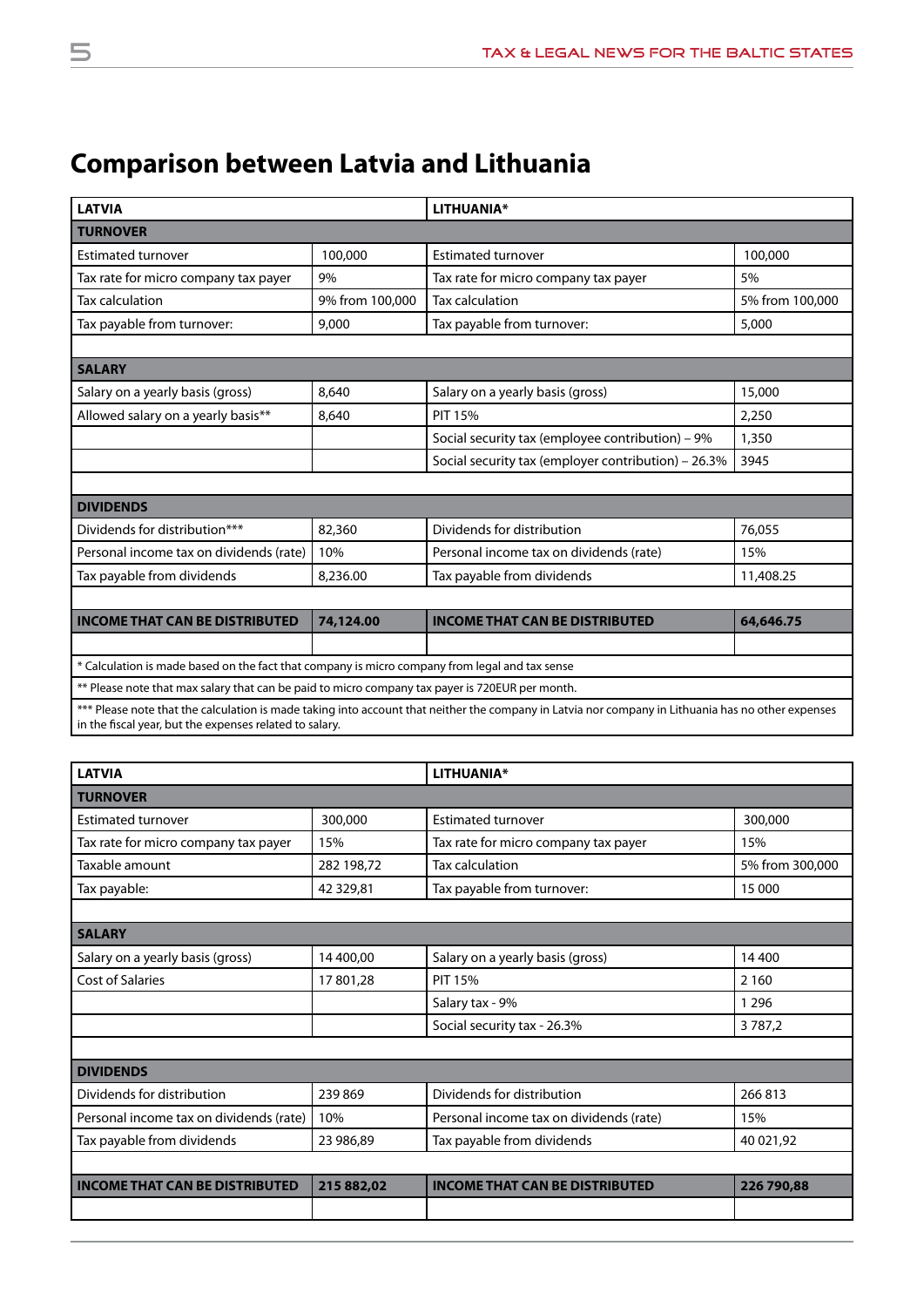# **Tax amendments in Latvia in 2016** *(continued)*

and levy fine in the amount of 100 %, if it is established that tax payer uses cash register, hybrid cash register, cash register's system or other device with changed construction or programme and it is not possible to determine the time period in which the taxable object is decreased or hide.

If the infringement will be revealed repeatedly, the taxpayer's commercial activities might get suspended without previous warning.

The SRS has the power to forbid taxpayer to dispose assets, reorganize the company, liquidate the company and change board members, if the SRS has warned the company about infringement or possible infringement made by the company and has given a time for terminate the infringement. Also, starting from July 1<sup>st</sup>, 2016 those enforcement measures shall be applicable before or during administrative control procedure (audit). The SRS informs the Commercial register about the intention to make the control procedure (audit) in the company and any changes in company won't be done without SRS permission.

Starting from April 1<sup>st</sup>, 2016 the credit institutions are obliged to inform SRS about their client's possible infringements or suspicious transactions.

### **Excise Taxes**

From January 1<sup>st</sup>, 2016 excise taxes for fuel has been increased. For example, excise tax for unleaded fuel increased from 411,21 EUR to 436 EUR (per 1000 litres), for petroleum gases and other gaseous hydrocarbons from 161 EUR to 206 EUR (per 1000 litres), etc.

Starting from January  $1<sup>st</sup>$ , 2016 excise taxes has also been raised for alcoholic beverages. For example, for beer it is increased for 1 EUR and it is 4,8 EUR (per 100 litres), for vine the tax is increased from 64,03 EUR (in January 1st, 2015) to 82 EUR (per 100 litres), other alcoholic beverages with absolute alcohol content more than 22 per cent by volume is increased from 1337,50 EUR (in January  $1<sup>st</sup>$ , 2015) to 1500 EUR (per 100 litres).

From January 1<sup>st</sup>, 2016 excise duty for smoking tobacco (for pipes and rolling tobacco) increased from 60 EUR to 62 EUR (per 1000 grams). Starting from July 1<sup>st</sup>, 2016 duty tax will be applicable also for heated tobacco. Excise tax for heated tobacco will be 62 EUR (per 1000 grams).

For alcoholic beverages and tobacco products the increment of excise taxes will continue gradually till April 1st, 2018.

## **Vehicle Operation Taxes and Company Car Taxes**

From January  $1<sup>st</sup>$ , 2016 the vehicle operation tax for vehicles with gross weight till 12 000 kg is increased more than twice in almost all weight categories. For example, for vehicles with gross weight till 1500 kg the operation tax is increased from 17,07 EUR to 36 EUR, in weight category from 1501 kg till 1800 kg the amount of operation tax has increased from 34,15 EUR to 72 EUR, etc.

The amount of Company car tax is increased, however, not as sharply as it is to operation tax. For vehicles

that engine capacity is up to 2000 cm3 , tax increased for almost 2 euros and the amount of tax is 29 EUR/ per month. For vehicles that engine capacity from 2001 cm<sup>3</sup> till 2500 cm<sup>3</sup> the tax is 46 EUR/ per month, and for vehicles that engine capacity is above 2500 cm<sup>3</sup> the company car tax starting from January 1<sup>st</sup>, 2016 is 62 EUR/ per month.

Starting from January 1st, 2016 the car tax shall also be applicable for taxicabs, until these amendments, taxicabs were exempt from paying company car tax.

#### **Micro company tax**

Micro company tax starting from January 1<sup>st</sup>, 2016 did not change and the tax of 9% is applicable for companies with turnover till 7000 EUR, but micro companies with turnover from 7001 EUR to 100 000 EUR are subject for 11% tax fee.

However, starting from January 1st, 2016 there are practice fields in which the micro tax is not applicable, for example, logging, tobacco factories, metal factories, construction business, legal services and others.

Starting from January 1st, 2017 micro company tax will be 5% that will be applicable for companies with turnover till 7000 EUR, but companies with turnover from 7001 EUR to 100 000 EUR will be subject for 8% tax rate. However, the micro company tax will not include state social insurance fee, and it will be mandatory to pay extra state social insurance fee no less than it shall be for minimum monthly wage.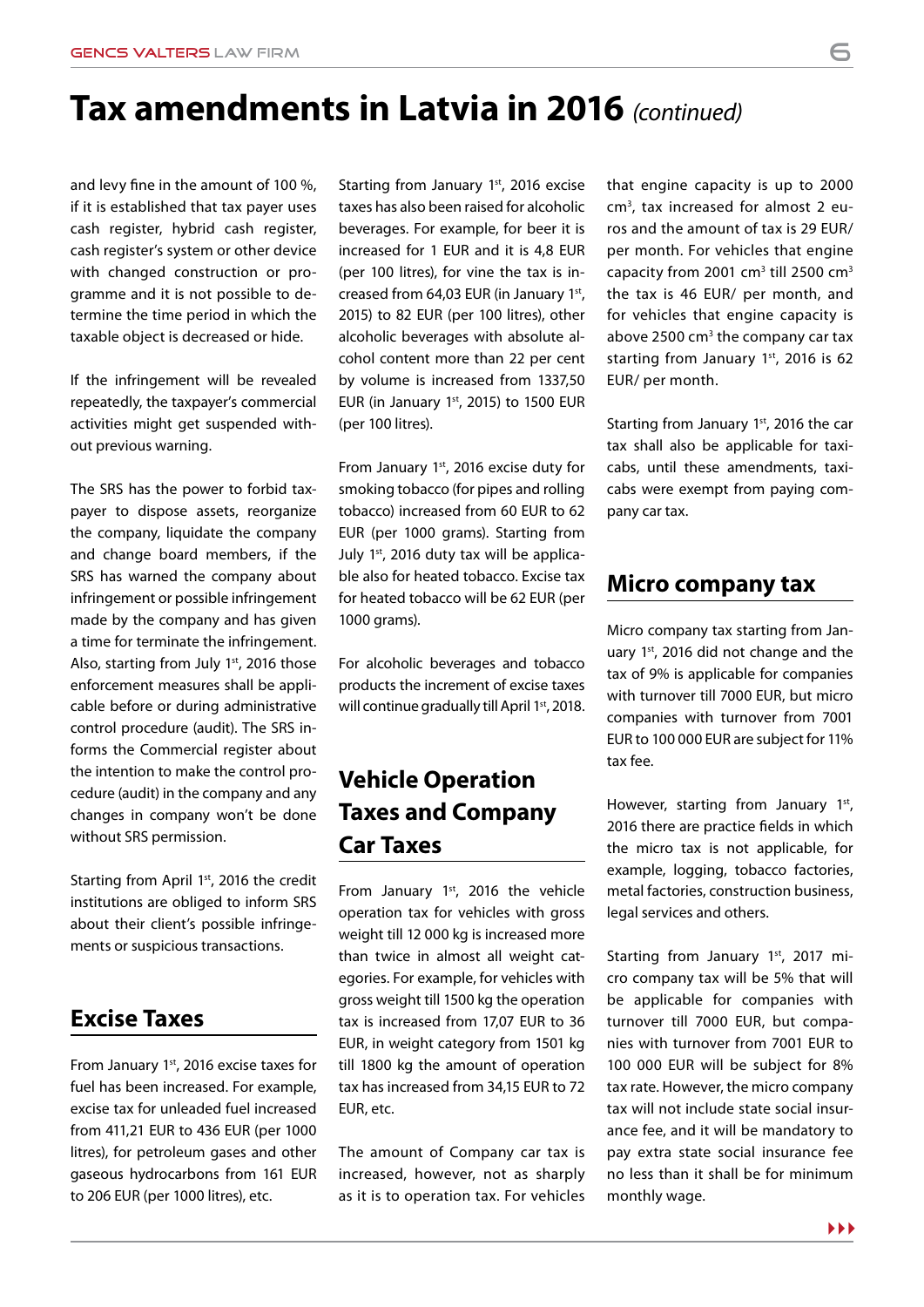### **Non-taxable minimum**

Minimal monthly salary starting from January 1<sup>st</sup>, 2016 is increased from 360 EUR to 370 EUR. Accordingly, the minimum hourly rate is increased, however, the amount varies each month according the amount of workday in each month and the hourly amount is stated in law regarding the amount of work day of relevant month.

General non-taxable monthly minimum in year 2016 is 75 EUR, but, it will decrease gradually and in year 2020 there won't be any non-taxable minimum. However, the differentiated non-taxable minimum is now applicable and it is calculated regarding formula given in law.

**Solidarity tax**

Solidarity tax starting from January 1<sup>st</sup>, 2016 is applicable for persons that yearly income exceeds 48 600 EUR.

The solidarity tax is 34,09% from which 10,5% will be applicable to the employee and 23,59% to employer.

# **Overview of taxes in Estonia in 2016**

### **VAT**

• General VAT rate is 20 %.

## **Social tax**

- Social tax rate is 33%:
- Minimum basis for paying social tax is 390 euros;
- Minimal obligation of employer to pay social tax is 128,7 euros;
- In case of sole proprietor the minimal social tax payment per quarter is 386,1 euros.

### **Income tax**

- Income tax rate is 20%:
- Income tax on payments made by legal person (fringe benefits, gifts, donations, dividends, expenses not related to business) is 25%;
- Tax free income is 170 euro per month, per year 2040 euros.

## **Changes in the Estonian legislation in 2016**

#### **• Raise of minimum salary.**

Starting from 1<sup>st</sup> of January 2016 the minimum hourly rate for full time workers is 2,54 EUR. Minimum salary in Estonia will be 430 EUR (gross) per month.

#### **• Business trip daily allowance tax free limit rises.**

Tax free daily allowance in the amount of 50 EUR can be paid only for the first 15 days of the business trip. In case the business trip lasts for a longer period, then 15 days is with 50 EUR per day and for example 5 days is with tax free allowance in the amount of 32 EUR per day.

#### **• Changes in the terms of audit and review.**

Audit is necessary in case 2 of the criteria are met:

- 1) sales revenue or income 4,000,000 euros;
- 2) total assets as of the balance sheet date 2,000,000 euros;
- 3) average number of employees 60 people.

Audit is necessary in case 1 of the criteria is met:

- 1) sales revenue or income 12,000,000 euros;
- 2) total assets as of the balance sheet date 6,000,000 euros;
- 3) average number of employees 180 people.

Review of the annual account is necessary when at least 2 of the criteria are met:

- 1) sales revenue or income 1,600,000 euros;
- 2) total assets as of the balance sheet date 800,000 euros;
- 3) average number of employees 24 people.

Review of the annual account is necessary when at least 1 of the criteria is met:

- 1) sales revenue or income 4,800,000 euros;
- 2) total assets as of the balance sheet date 2,400,000 euros;
- 3) average number of employees 72 people.

#### **• Changes in the Health Insurance Act**

Starting from 2016 persons who work on the basis of management board member agreement or agreement concluded on the basis of Law of Obligation Act, social security will not be connected to the entry in the Employment Register, but person will be covered with health insurance on the basis of submission of social tax declaration (TSD).

#### **• Excise tax raise**

Starting from 1<sup>st</sup> of February 2016:

- 1) Alcohol excise tax will be raised by 15%,
- 2) Petrol excise tax will be raised by 10%,
- 3) Diesel and light heating oil excise tax will be raised by 14%,
- 4) Natural gas excise will be raised by 20%.